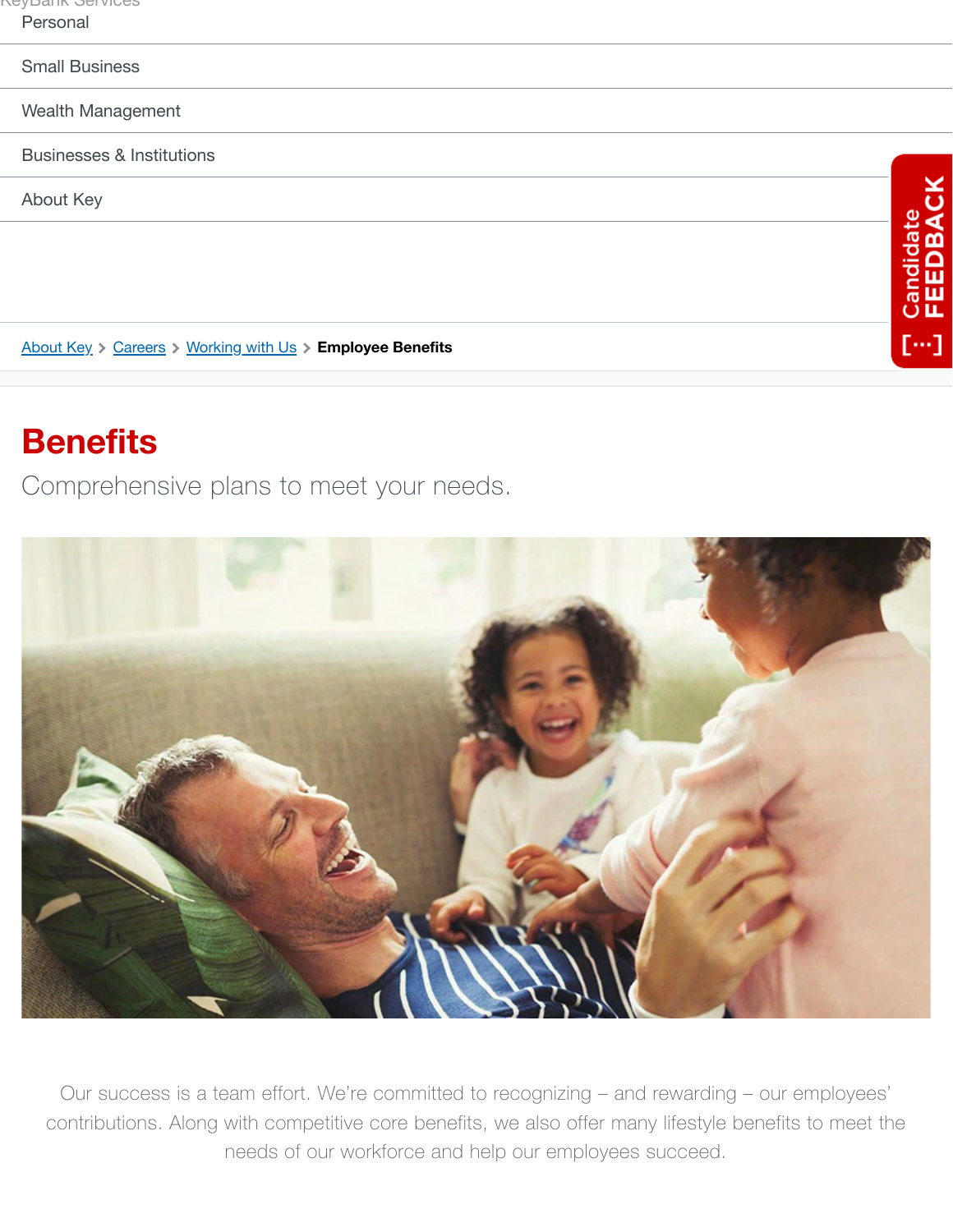## Thrive with Key

At Key, we care about the health, well-being and financial wellness of our employees. We want our employees to thrive. We promote healthy lifestyles, while helping employees build financial wellness, through our comprehensive benefits programs.



## Candidate<br>FEEDBAC  $[\cdots]$

### **Health**

Employee wellness comes first for us, and so we offer insurance options to keep you and your family in good health.



## **Well-Being**

Key provides programs to support employees with balancing their work, life and career.



## **Financial Wellness**

We help our employees create a stable future while thriving in their current financial lives.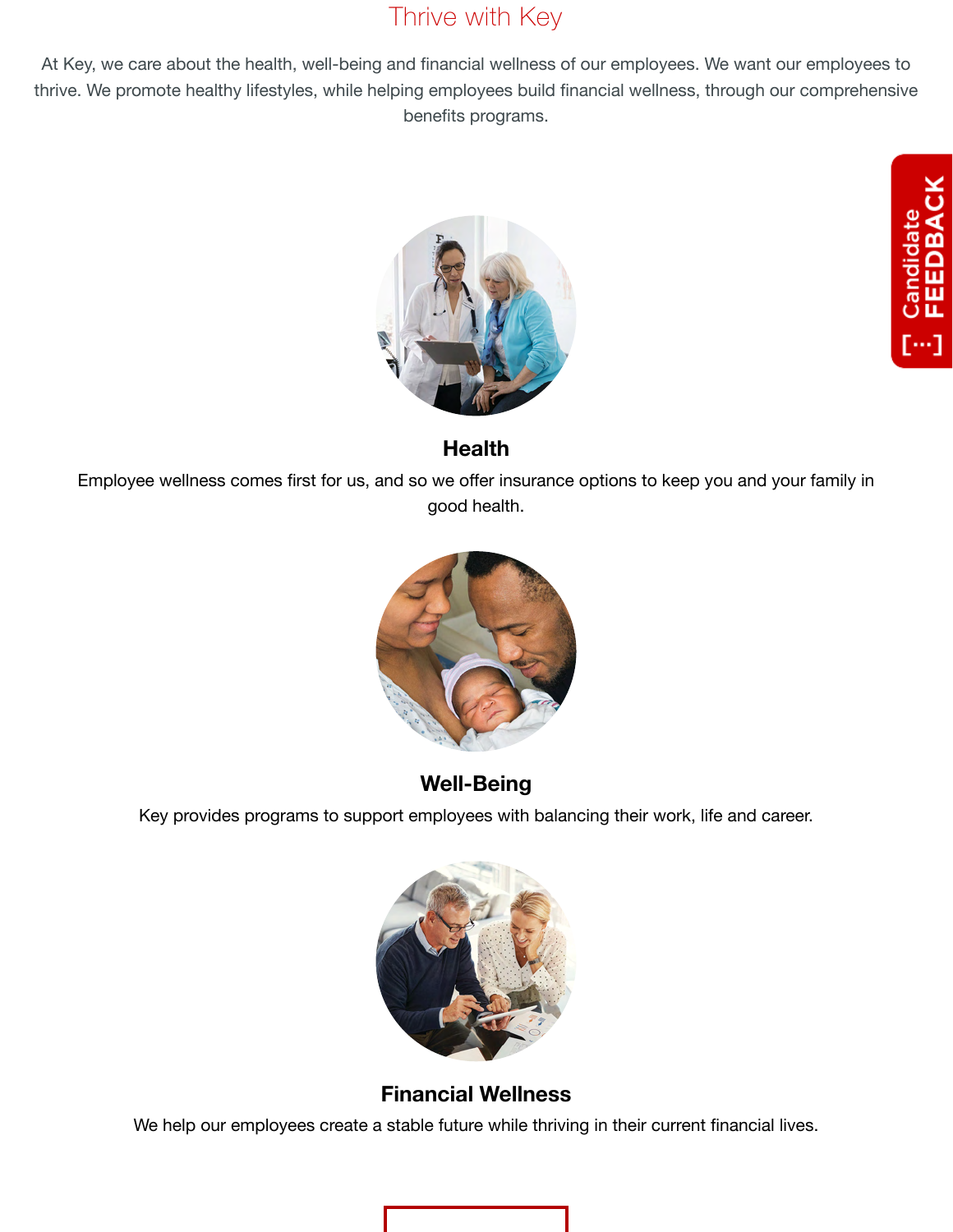**[Full Benefits Details](#page-2-0)**

We're committed to helping our employees thrive by rewarding them for their contributions and investing in their health, well-being, and financial wellness. As part of that commitment, we offer a full range of benefits designed around these components to encourage wellness in all aspects of their lives.

Candidate<br>FEEDBACK

 $\overline{[} \cdots ]$ 

Alan Duffy, Director of Compensation & Benefits

## Employee Benefits & Programs

## <span id="page-2-0"></span>Health

#### **Medical Plan**

Employees who work 30 or more hours per week are eligible to participate in Key's medical benefits program. Key offers the choice of three high deductible health plan options. Each has a combined medical/prescription deductible and maximum out-of-pocket expense. Other benefits include:

- Dental
- Vision
- Health savings account
- Wellness incentives

#### **Insurance**

Employees who work 20 or more hours per week are eligible for basic, supplemental, spouse and child life insurance, in addition to these other insurance benefits:

- Accidental death
- Critical illness
- Long-term disability
- Short-term medical leave
- Business travel insurance

#### **Wellness Programs**

Employees have access to online tools, health coaching, education, annual health screenings and activities to support their health and wellness.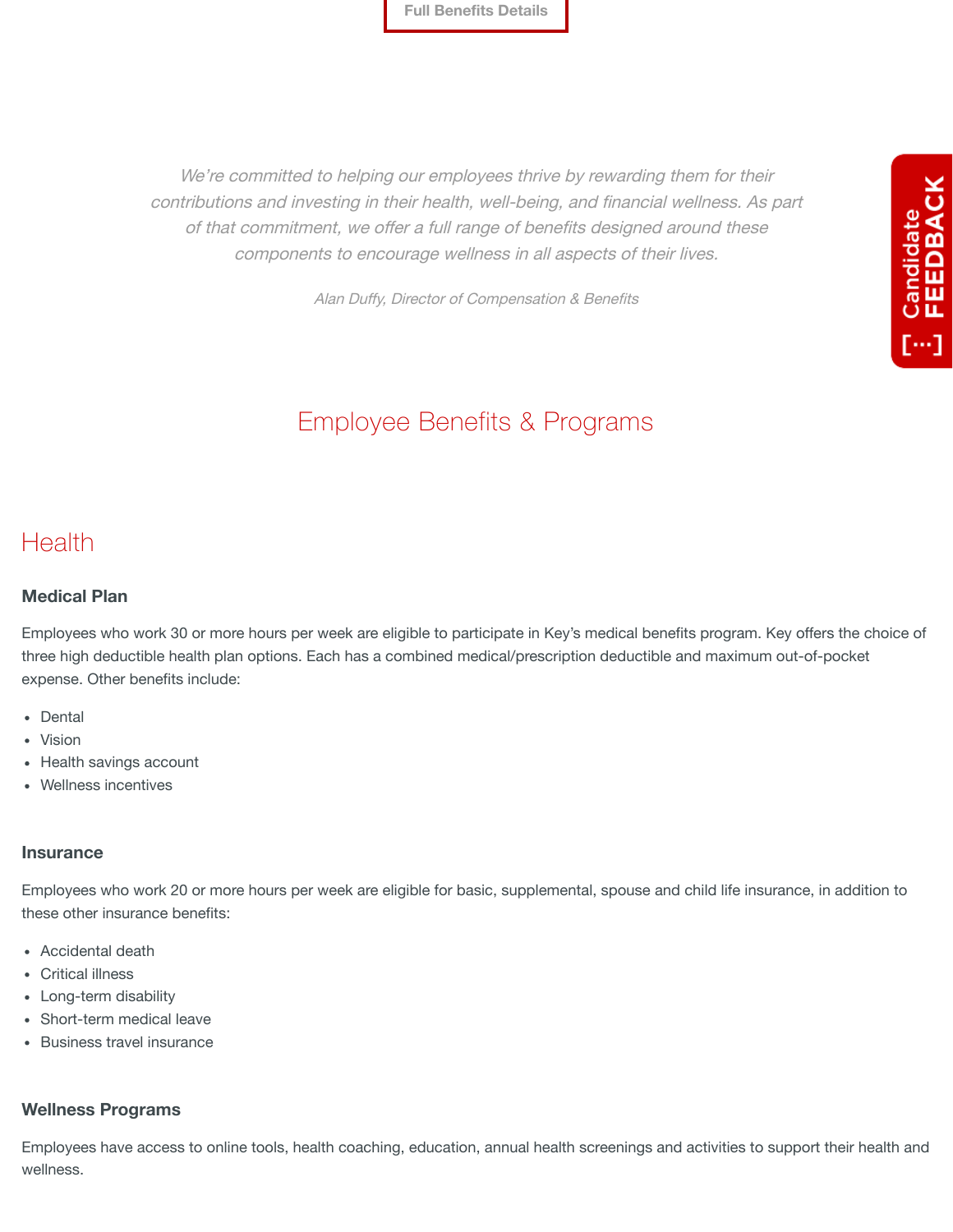#### **Fitness Reimbursement**

Key reimburses eligible employees up to \$300 a year for covered expenses, including an individual employee or family fitness center membership, fitness classes, personal trainer services and indoor fitness equipment.

## Well-Being

#### **Alternative Work Schedules**

Well-Being<br>Alternative Work Schedules<br>Key's Alternative Work Schedules policy and Mobile by Design program help employees balance work and personal life by allowing<br>the flexibility to adjust work schedules or work location the flexibility to adjust work schedules or work location.

#### **Paid Time Off (PTO)**

PTO combines vacation, personal days and sick time into one bank of days that employees can use in any way they choose.

#### **Parental Leave**

Key provides up to ten weeks of paid parental leave to bond with a child after birth, adoption or foster placement.

#### **Adoption Assistance**

We support employees who are adoptive parents. Key provides Adoption Assistance to eligible employees through adoption resources, referral services and financial assistance in the amount of \$10,000 in adoption assistance once per calendar year.

#### **Mental & Emotional Health Support**

Free, professional and confidential service our employees can use to get help whenever they need assistance. It includes:

- Counseling (up to six free sessions)
- Educational health apps
- Stress management programs
- Online tools and resources

#### **Caregiver Support**

Support services and guidance for parents and caregivers which include:

- Child and elder care referrals
- Discounts on child care and tutoring services
- Tutoring and homework help
- Caregiving and parenting guidance

#### **Career Development Programs**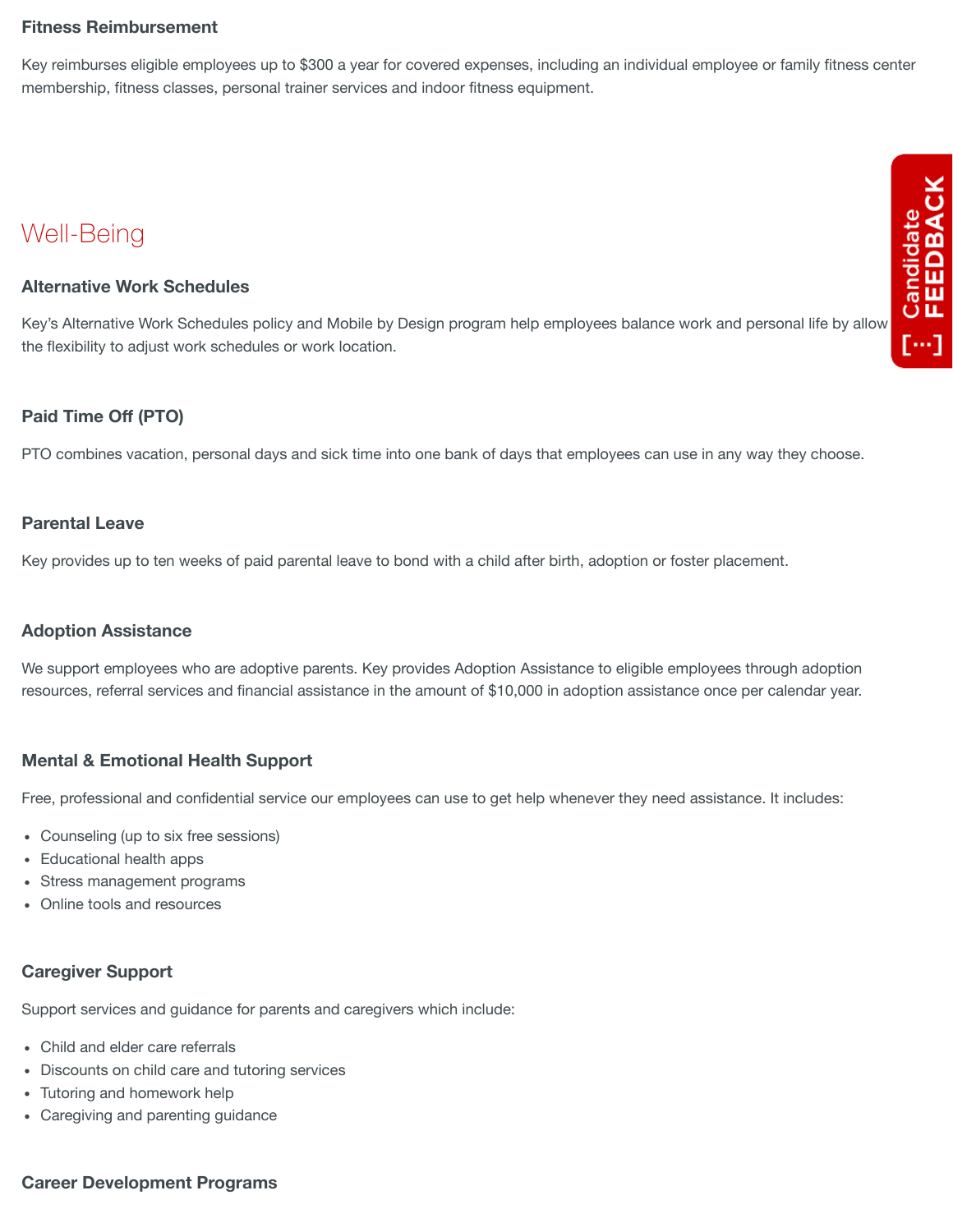Employees have access to a variety of learning opportunities, comprehensive career development tools and mentoring programs.

#### **Community Programs and Employee Matching Gift Program**

Employees can participate in a variety of company-sponsored volunteer and giving opportunities, including the Employee Matching Gift Program, which offers eligible employees the opportunity to support qualified nonprofit organizations and multiply their contributions through the KeyBank Foundation.

# Candidate<br>FEEDBACK  $\overline{[}\cdots]$

## Financial Wellness

#### **401(k) Savings Plan**

Make either before-tax or Roth after-tax contributions, or both, through convenient payroll deductions. Key matches dollar for dollar, up to the first 6% of eligible pay you contribute, per pay period (after meeting eligibility requirements). The plan also includes a discretionary profit sharing contribution.

#### **Discounted Stock Purchase Plan**

Eligible employees have the opportunity to purchase common shares of KeyCorp stock on a monthly basis, at a 10% discount, through payroll deduction.

#### **Employee Banking and Other Discount Programs**

We offer employees a variety of exclusive banking products and services, as well as discounts by Key suppliers and online retailers.

#### **Commuter Savings**

Key's Commuter Savings program allows eligible employees to use pre-tax dollars to cover parking expenses or public transit expenses related to your travel to work and thereby reduce your taxable income.

#### **Legal and Financial Services**

Through Key's Live Well & Thrive Program, employees can access legal support and attorney referrals, as well as financial consulting. Free legal will prep is also available.

#### **Dependent Care Flexible Spending Account (FSA)**

Key offers a Dependent Care Flexible Spending Account (FSA) Plan to save on child care expenses by using tax-free funds to pay for dependent care services.

#### **Key Financial Wellness Review<sup>®</sup> & Education**

We support our employees with financial wellness education and customized solutions to help them on their financial journey.

• Financial Wellness Review – guided by a banker in-person or virtually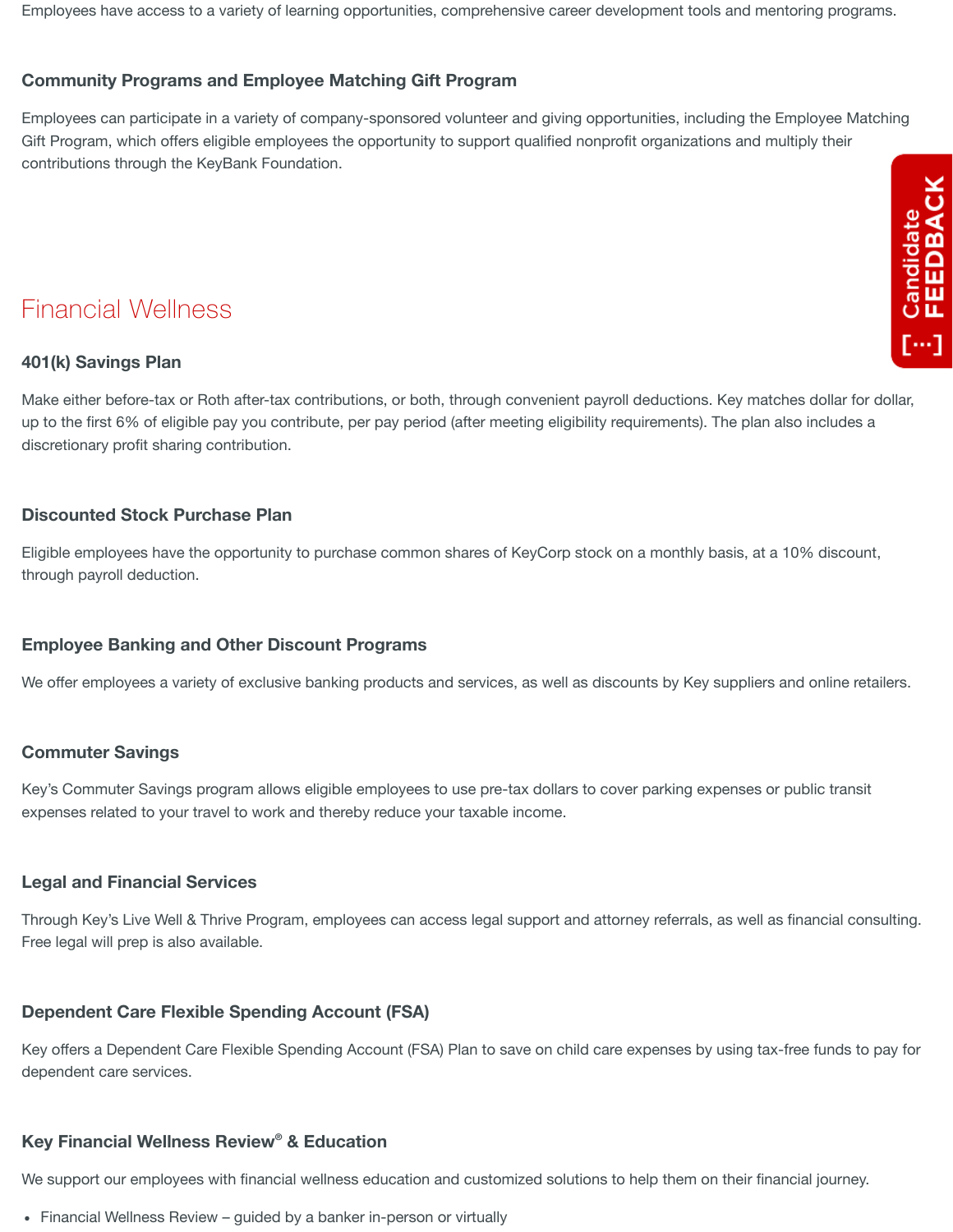- Educational Resources including:
	- Debt and Credit
	- Savings and Budgeting
	- Homeownership
	- o Investing and Retirement
	- Life Events
	- Auto
	- Taxes

#### **Tuition Reimbursement**

Key offers education assistance through tuition reimbursement to eligible employees who study at regionally accredited schools.

#### **Scholarship Program**

KeyBank supports employees' families by offering children of employees an opportunity to be awarded a \$2,500 college scholarship, renewable annually for 2 and 4 year undergraduate programs.

#### **Hardship Relief**

Key's Hardship Relief Fund provides financial assistance of up to \$3,000 in a rolling calendar year for employees faced with unexpected life events and natural disasters.

#### **Identity Protection**

Key offers identity protection at reduced rates which includes comprehensive financial and identity monitoring to help you protect yourself and family against the impact of identity theft.

Related Content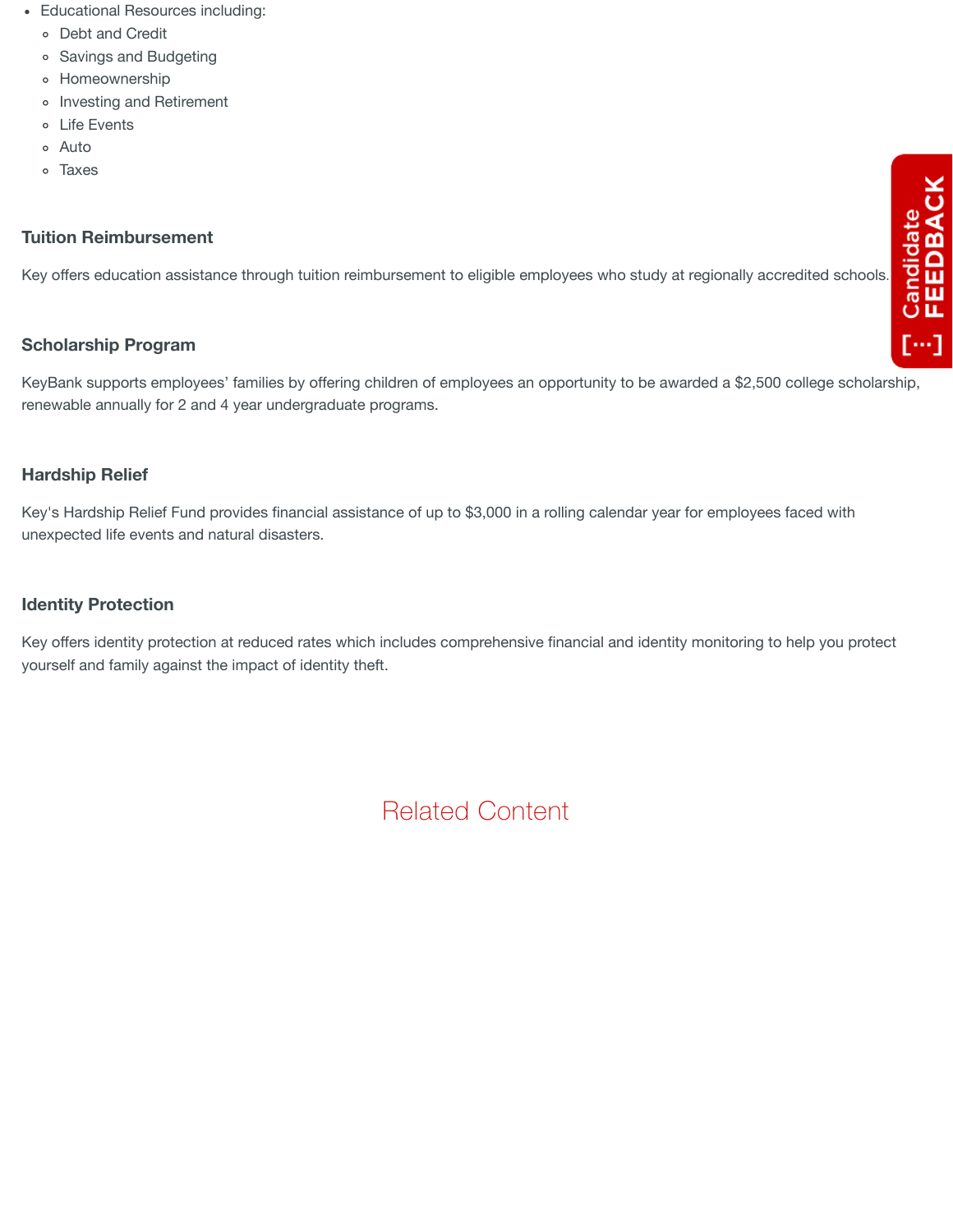

**[The Value of Employee Benefits to Your Well-Being](https://www.key.com/about/careers/development/value-of-benefits.jsp)**



**[Why Personal Well-Being Is the New Work-Life Balance](https://www.key.com/about/careers/development/personal-well-being.jsp)**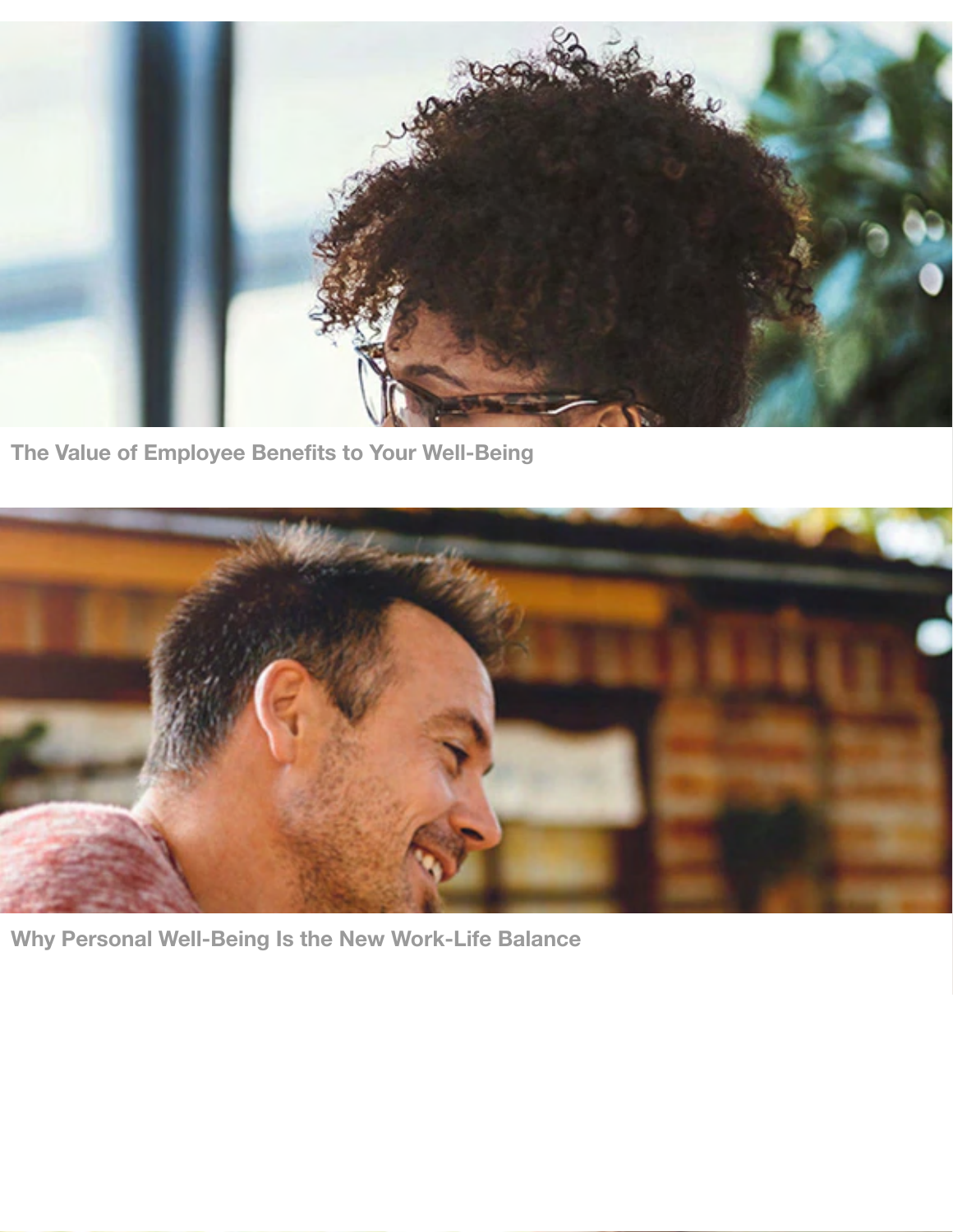

**[Financial Institutions' Commitment to Learning and Development](https://www.key.com/about/careers/development/commitment-to-learning.jsp)**

Key is an Equal Opportunity and Affirmative Action Employer.

**KeyBank Links** [Customer Service Center](https://www.key.com/about/customer-service.jsp) [About Key](https://www.key.com/about/index.jsp) **[Careers](https://www.key.com/to/obi+careers)** [Investors](https://www.key.com/to/ir+overview) [Branch & ATM Locations](https://www.key.com/to/key+atmlocator) [Español](https://www.key.com/personal/espanol/index.jsp) [Suppliers](https://www.key.com/about/company-information/supplier-overview.jsp) [Diversity](https://www.key.com/about/diversity/diversity-and-inclusion.jsp)

**Connect With Us**